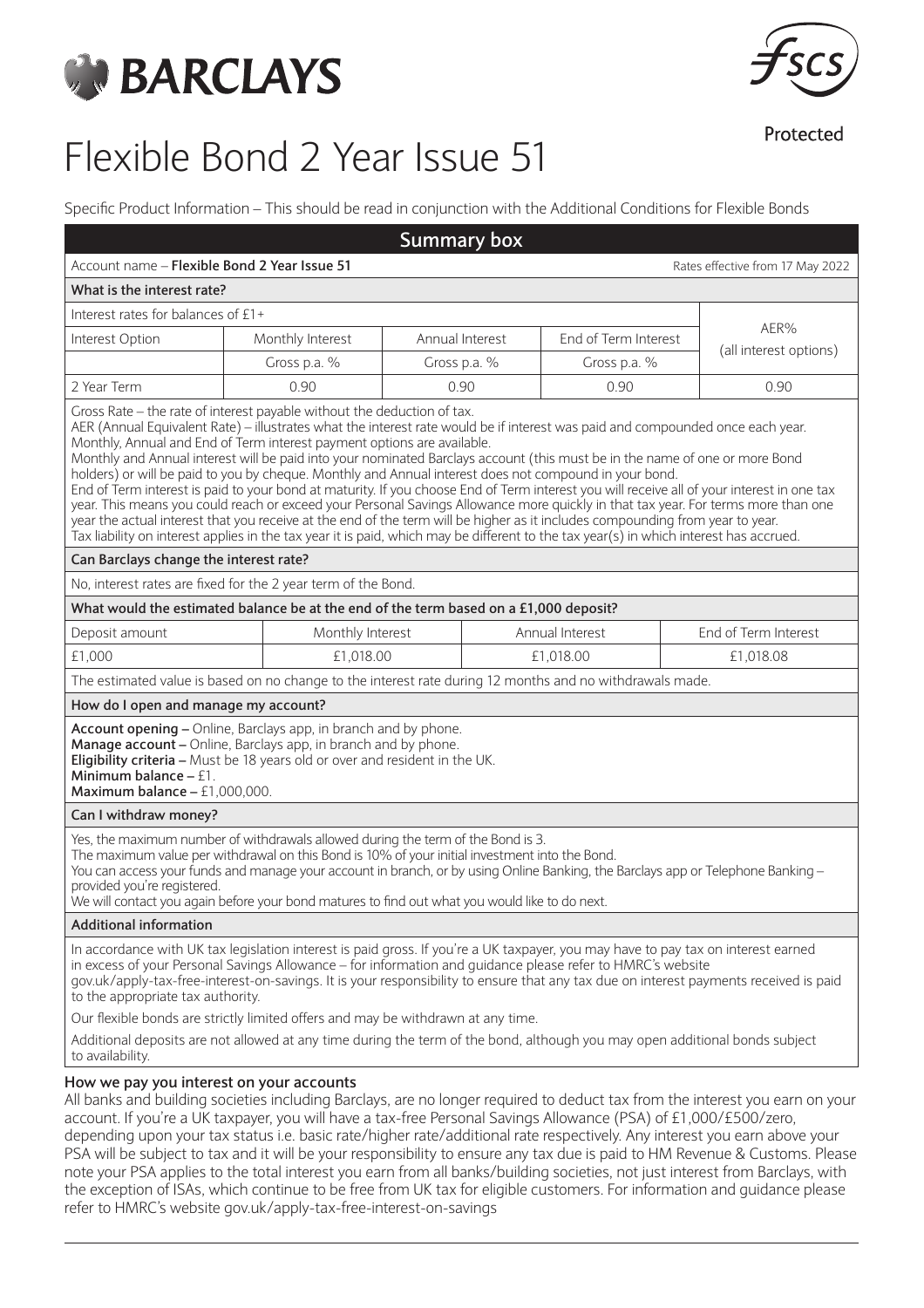### **Your feedback**

We want to hear from you if you feel unhappy with the service you have received from us. Letting us know your concerns gives us the opportunity to put matters right for you and improve our service to all our customers.

You can complain in person at your branch, in writing, by email or by telephone. A leaflet detailing how we deal with complaints is available on request in any of our branches, from the Barclays Information Line on 0800 400 100\* or at barclays.co.uk. Alternatively you can write to Barclays, Leicester LE87 2BB.

If we do not resolve your complaint internally to your satisfaction, you may be able to refer it to the Financial Ombudsman Service at Exchange Tower, London E14 9SR (Tel: 0800 023 4567) or financial-ombudsman.org.uk. The Financial Ombudsman Service is an organisation set up by law to give consumers a free and independent service for resolving disputes with financial firms. Details of those who are eligible complainants can be obtained from the Financial Ombudsman Service.

## **EU General Data Protection Regulation**

Under the EU General Data Protection Regulation you have a right of access to certain personal records. If you wish to exercise this right, please visit barclays.co.uk/control-your-data

## **Cooling off**

If you are not happy with your choice of Bond, you have a 14 day period in which to contact us to cancel your Bond. This period begins on the date your Bond is opened or the date you receive your terms and conditions and other information about your Bond, whichever is the later. If you contact us within this period to cancel your Bond, we will return to you the Bond capital value together with accrued interest to the date of closure. If you wish to cancel your Bond, you can do this; in branch, by phone using Telephone Banking, in app by 'Direct Call' or 'Live chat', online using secure messages or by writing to Barclays Bank UK PLC, Leicester Servicing Centre, Leicester LE87 2BB. If you choose not to cancel your Bond your funds will remain invested for the whole term of the Bond.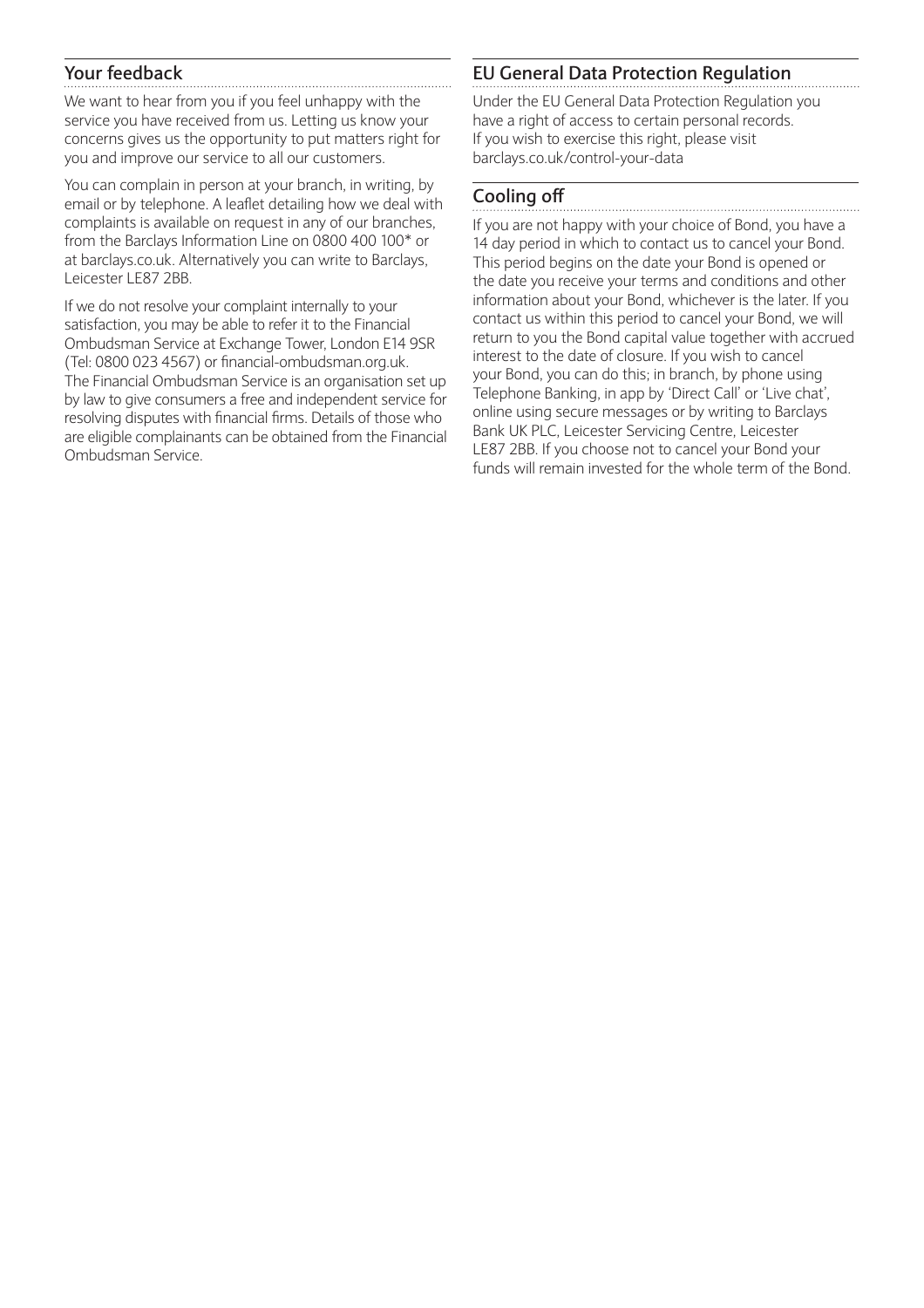### **Information on Financial Services Compensation Scheme**

Barclays is covered by the Financial Services Compensation Scheme (FSCS), the UK's statutory deposit guarantee scheme. The FSCS pays compensation to eligible depositors if a bank is unable to meet its financial obligations. Most depositors are covered by the scheme.

As one of our regulators, the Prudential Regulation Authority requires us to give you the FSCS Information Sheet and accompanying Exclusions List to help you understand whether and how your deposits are protected. You should read this enclosed document carefully and then keep it safe for future reference.

## Financial Services Compensation Scheme Information Sheet

| Basic information about the protection of your eligible deposits           |                                                                                                                                                                                            |  |  |  |  |
|----------------------------------------------------------------------------|--------------------------------------------------------------------------------------------------------------------------------------------------------------------------------------------|--|--|--|--|
| Eligible deposits in Barclays Bank UK PLC are protected by:                | the Financial Services Compensation Scheme ("FSCS") <sup>1</sup>                                                                                                                           |  |  |  |  |
| Limit of protection:                                                       | £85,000 per depositor per bank <sup>2</sup>                                                                                                                                                |  |  |  |  |
|                                                                            | The following trading names are part of Barclays:<br>Barclays, Barclays Business Banking, Barclays Premier<br>Banking and Barclays Wealth Management                                       |  |  |  |  |
| If you have more eligible deposits at the same bank:                       | All your eligible deposits at the same bank are<br>"aggregated" and the total is subject to the limit of<br>£85,000.                                                                       |  |  |  |  |
| If you have a joint account with other person(s):                          | The limit of £85,000 applies to each depositor separately. <sup>3</sup>                                                                                                                    |  |  |  |  |
| Reimbursement period in case of bank's failure:                            | 10 working days. <sup>4</sup>                                                                                                                                                              |  |  |  |  |
| Currency of reimbursement:                                                 | Pound sterling (GBP, £).                                                                                                                                                                   |  |  |  |  |
| To contact Barclays Bank UK PLC for enquiries relating<br>to your account: | Barclays Bank UK PLC<br>1 Churchill Place<br>Canary Wharf<br>London<br>E14 5HP                                                                                                             |  |  |  |  |
| To contact the FSCS for further information on<br>compensation:            | <b>Financial Services Compensation Scheme</b><br>10th Floor Beaufort House<br>15 St. Botolph Street<br>London<br>EC3A 7QU<br>Tel: 0800 678 1100 or 020 7741 4100<br>email: ICT@fscs.org.uk |  |  |  |  |
| More information:                                                          | www.fscs.org.uk                                                                                                                                                                            |  |  |  |  |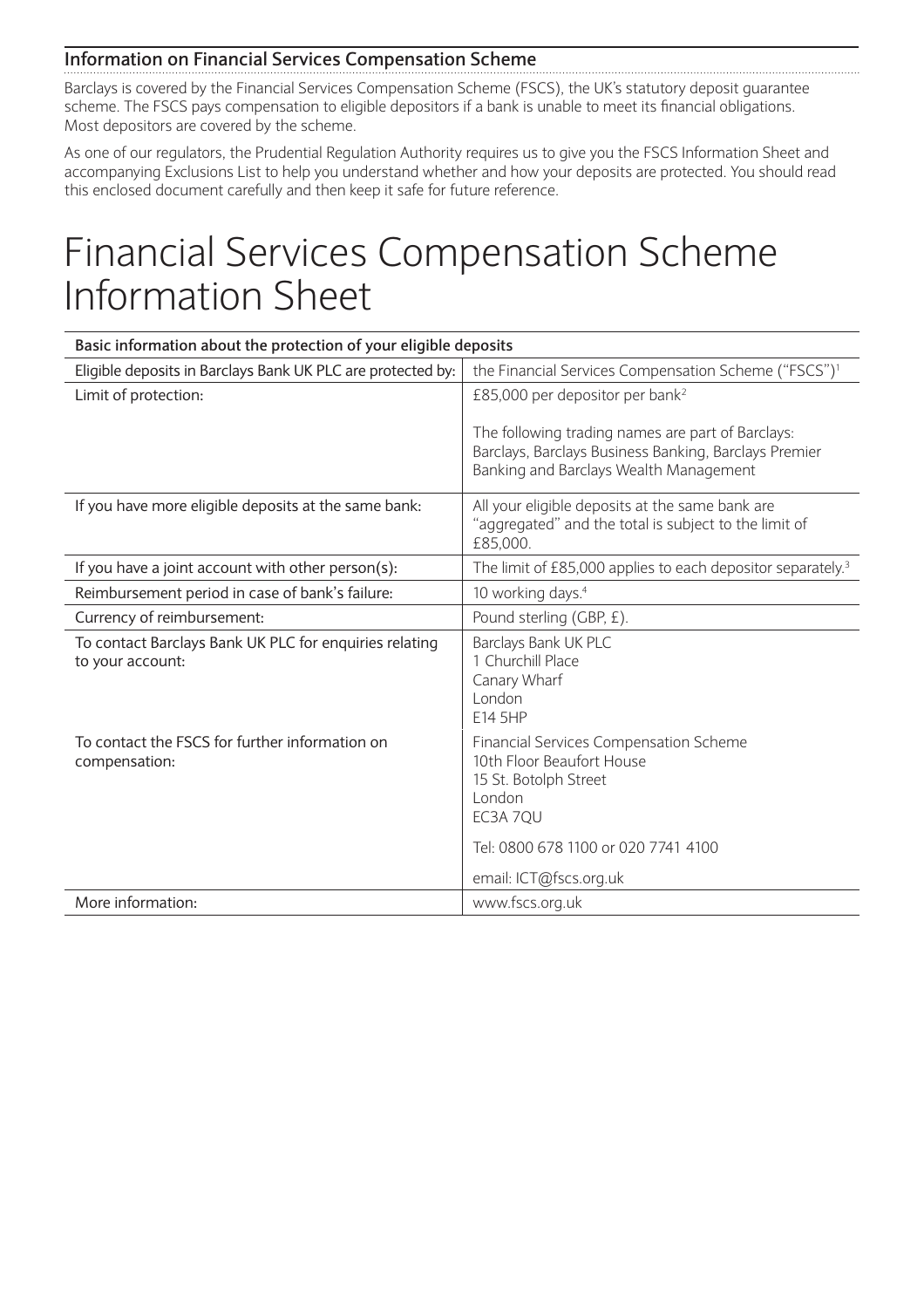### **Additional information**

#### **1 Scheme responsible for the protection of your eligible deposit**

Your eligible deposit is covered by a statutory Deposit Guarantee Scheme. If insolvency of your bank, building society or credit union should occur, your eligible deposits would be repaid up to £85,000 by the Deposit Guarantee Scheme.

#### **2 General limit of protection**

If a covered deposit is unavailable because a bank, building society or credit union is unable to meet its financial obligations, depositors are repaid by a Deposit Guarantee Scheme. This repayment covers at maximum £85,000 per bank, building society or credit union. This means that all eligible deposits at the same bank, building society or credit union are added up in order to determine the coverage level. If, for instance, a depositor holds a savings account with £80,000 and a current account with £20,000, he or she will only be repaid £85,000.

This method will also be applied if a bank, building society or credit union operates under different trading names. Barclays Bank UK PLC also trades under Barclays, Barclays Business Banking, Barclays Premier Banking and Barclays Wealth Management.

This means that all eligible deposits with one or more of these trading names are in total covered up to £85,000.

In some cases eligible deposits which are categorised as "temporary high balances" are protected above £85,000 for six months after the amount has been credited or from the moment when such eligible deposits become legally transferable. These are eligible deposits connected with certain events including:

(a) certain transactions relating to the depositor's current or prospective only or main residence or dwelling;

(b) a death, or the depositor's marriage or civil partnership, divorce, retirement, dismissal, redundancy or invalidity;

(c) the payment to the depositor of insurance benefits or compensation for criminal injuries or wrongful conviction.

More information can be obtained under **www.fscs.org.uk**

#### **3 Limit of protection for joint accounts**

In case of joint accounts, the limit of £85,000 applies to each depositor. However, eligible deposits in an account to which two or more persons are entitled as members of a business partnership, association or grouping of a similar nature, without legal personality, are aggregated and treated as if made by a single depositor for the purpose of calculating the limit of £85,000.

#### **4 Reimbursement**

The responsible Deposit Guarantee Scheme is the Financial Services Compensation Scheme, 10th Floor Beaufort House, 15 St Botolph Street, London EC3A 7QU, Tel: 0800 678 1100 or 020 7741 4100, email: ICT@fscs.org.uk. It will repay your eligible deposits (up to £85,000) within ten working days from 1 January 2021 to 31 December 2023; and within seven working days from 1 January 2024 onwards, save where specific exceptions apply.

Where the FSCS cannot make the repayable amount available within 7 working days, it will, from 1 June 2016 until 31 December 2023, ensure that you have access to an appropriate amount of your covered deposits to cover the cost of living (in the case of a depositor which is an individual) or to cover necessary business expenses or operating costs (in the case of a depositor which is not an individual or a large company) within 5 working days of a request.

If you have not been repaid within these deadlines, you should contact the Deposit Guarantee Scheme since the time to claim reimbursement may be barred after a certain time limit. Further information can be obtained under **www.fscs.org.uk**

#### **Other important information**

In general, all retail depositors and businesses are covered by Deposit Guarantee Schemes. Exceptions for certain deposits are stated on the website of the responsible Deposit Guarantee Scheme. Your bank, building society or credit union will also inform you of any exclusions from protection which may apply. If deposits are eligible, the bank, building society or credit union shall also confirm this on the statement of account.